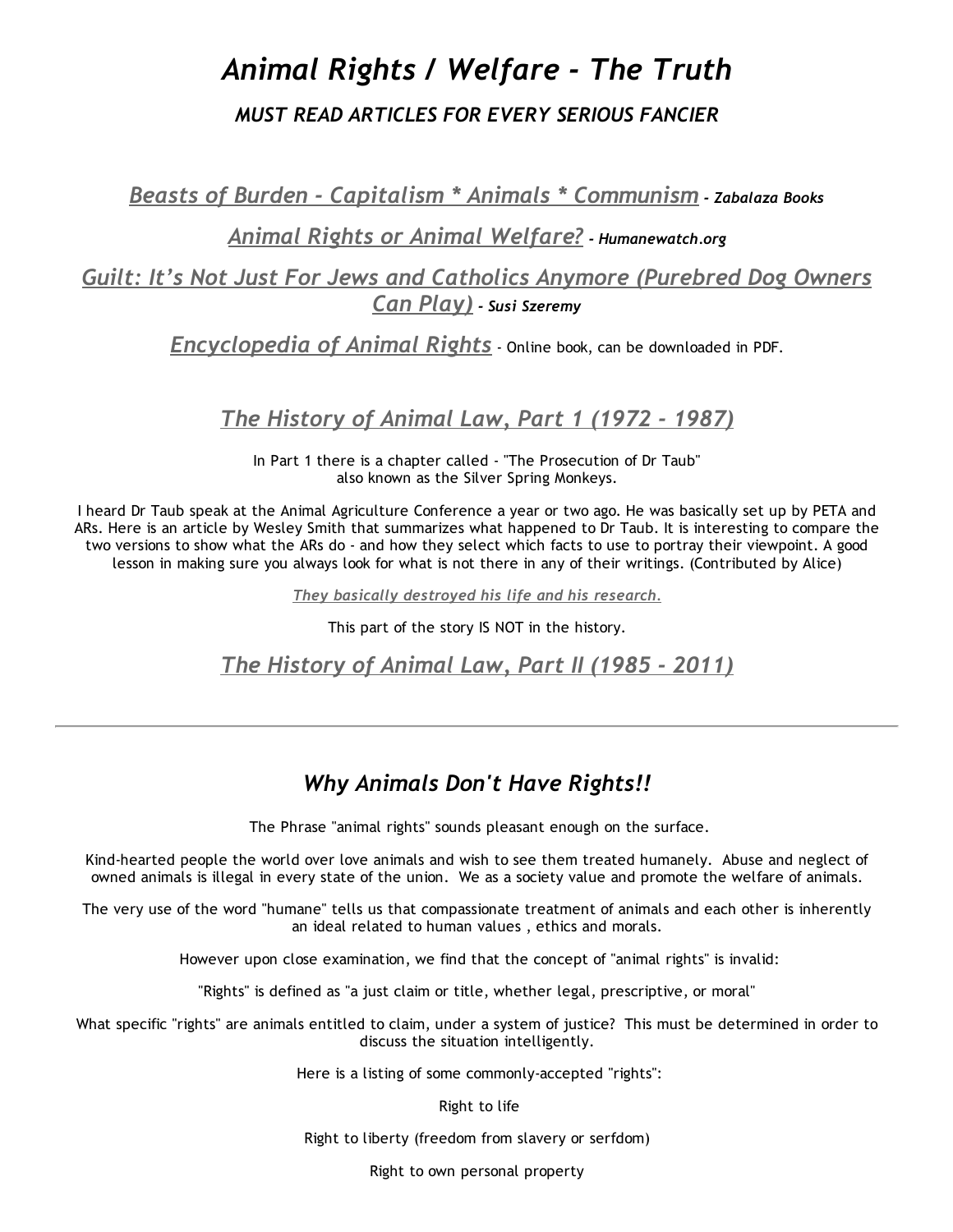#### Right to vote

### Right to free speech

Freedom of religion

Freedom from torture

We can't reasonable expect for animals to participate in free speech, or in political system whereby they vote, or by selection of religion. Rights are generally civil and political concepts. In order for animals to have rights, they must have an established system of government. They must have laws for which there is punishment determined by a system of justice.

Animals don't have laws. The concept of justice does not exist for them.

They don't live by a moral code. They may have concept of possession of property, but no reciprocal idea of theft being "wrong".

In order for rights to exist , inherent corresponding responsibilities must also exist. For instance, if one expects the right to vote, thane on must abide by societal rules and laws that have been instituted in order to maintain that right.

There are also social rights concepts such as sexual equality, racial equality , rights to education and to health care. These rights are agreed upon by the members of society as beneficial and just for the group. Animals have no understanding of or participation in abstract concepts like equal rights based on gender, race or age.

The concept of animal rights ignores the very nature of animals. Animals fight for territory or partners. They kill and eat each other. They rape , pillage and plunder at will. Humans have established official codes of conduct that prohibit such activities that impinge on the "rights" of others. While the very nature of "humane" treatment prohibits any human ‐caused torture of animals, there is no such natural prohibition against torture in the animal world.

Animals are incapable of moralizing ; and even capable, should the lion be told that he should not eat the lamb? Should the very process of natural selection and evolution be altered to conservation of the "rights" of prey to avoid being someone's dinner? Of course not.

Most people do however believe in the concept of humane stewardship toward animals. We believe that the animals we own should be treated with compassion and mercy. We believe that animals in the wild should be conserved from the effects of mankind that might serve to decimate their populations. This concept of stewardship of animals or animal welfare is vastly different from the concept of animals having "rights".

Animal Rights activists have waged a campaign to convince the public that animals ownership is akin to slavery: that breeding is not different than rape: that animals on farms are the more equivalent of Nazi holocaust victims. Such Compassions are deeply offensive to anyone who cherishes genuinely "humane" ethics and values.

The idea that animals must be "free" from human use ignores our human biology. We are not herbivores,withb multiple stomachs and lengthy intestines, who ruminate a grassy diet, we are omnivores who rely on some meat and animal products in our diet to maintain our health. We have evolved in this manner. We co‐evolved with dogs, who hunted alongside us and helped us to herd our flocks so that we could both enjoy our natural diets.

Those who insist that "ANIMAL RIGHTS" is a concept worthy of support may do so to obtain self ‐satisfaction derived from a sense of moral superiority, but their logic and intelligence is certainly questionable.

## *ANIMAL RIGHTS ORGANIZATIONS……What do they really want to do? By: Paul Root*

Let me set the tone for this article by a few quotes right out of the mouths of the leaders of the Animal Rights Movement.

These "Pearls of Wisdom" should put a red flag up on any calm and sunny day.

"Pet ownership is an absolutely abysmal situation brought about by human manipulation." Ingrid Newkirk PETA (People for the Ethical Treatment of Animals)